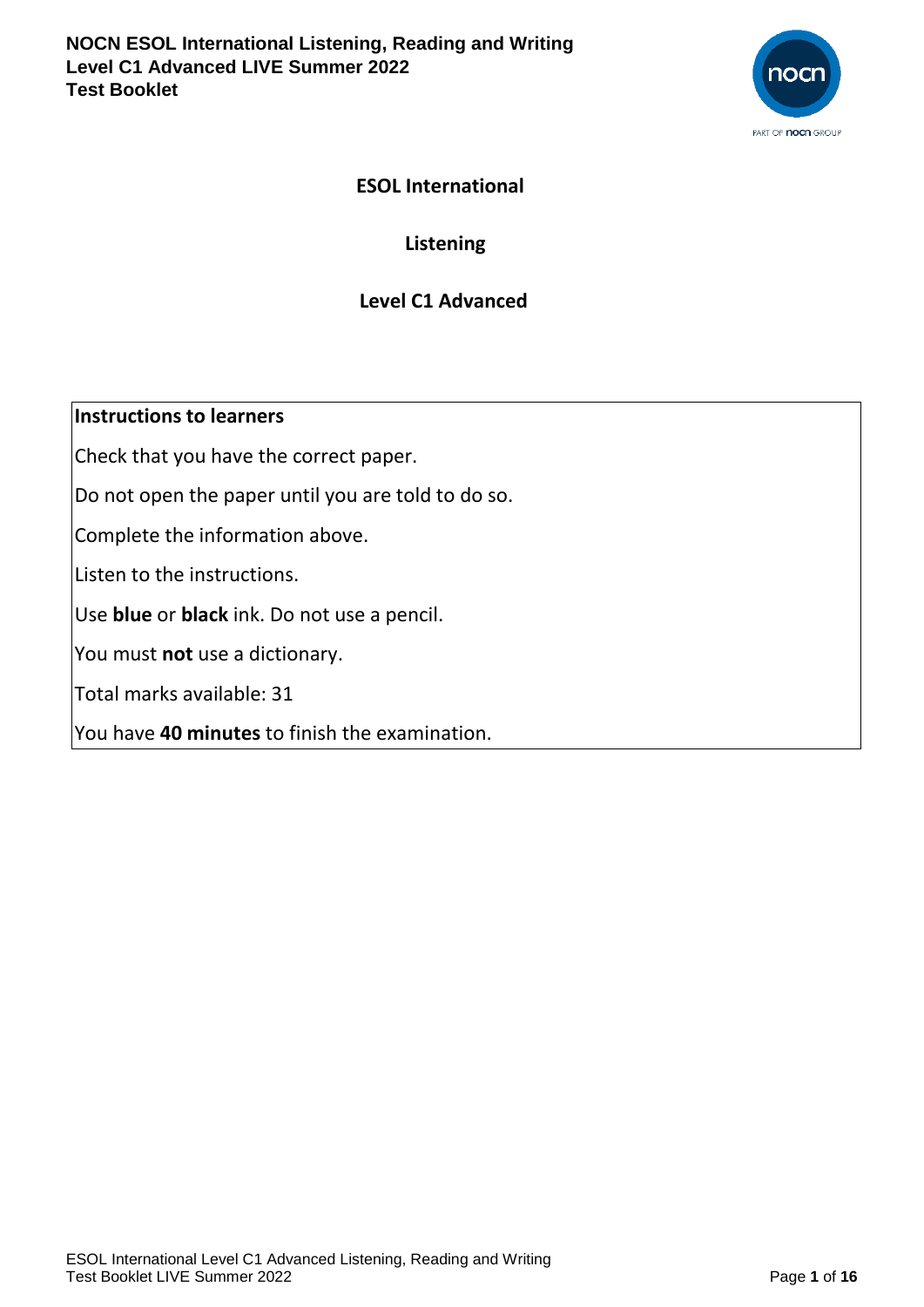

### **Part 1**

You will hear ten sentences twice. Choose the best answer in each situation.

Now read the answers. You have two minutes to read the answers.

Now listen to the sentences and choose the best answer.

Mark the answer on the mark sheet.

- 1. a. Yes, it's really hot today, isn't it?
	- b. It's always raining in the spring.
	- c. It's quite windy.
- 2. a. I haven't had a holiday for two years.
	- b. I wish I could go on holiday.
	- c. I'm going on holiday next year.
- 3. a. Oh well, never mind.
	- b. Really? Oh, I'm sorry to hear that.
	- c. That's not fair.
- 4. a. Are you going to change your hairstyle?
	- b. When are you going to see the hairdresser?
	- c. I love your hair colour.
- 5. a. I haven't got anything.
	- b. I can't eat shellfish.
	- c. I'm starving, where shall we go?
- 6. a. It is over there on the top shelf.
	- b. No problem, here you are.
	- c. We can't sell any.
- 7. a. Oh, that's brilliant!
	- b. Oh, cheers!
	- c. Oh no, really?
- 8. a. Shall I try it on?
	- b. I like them very much.
	- c. Yes, it's in a sale too, half price!
- 9. a. Can you lend me your dictionary?
	- b. Do you want to borrow my dictionary?
	- c. I can help you choose a dictionary.
- 10. a. It's out of stock I'm afraid.
	- b. What are you looking for?
	- c. How many do you need?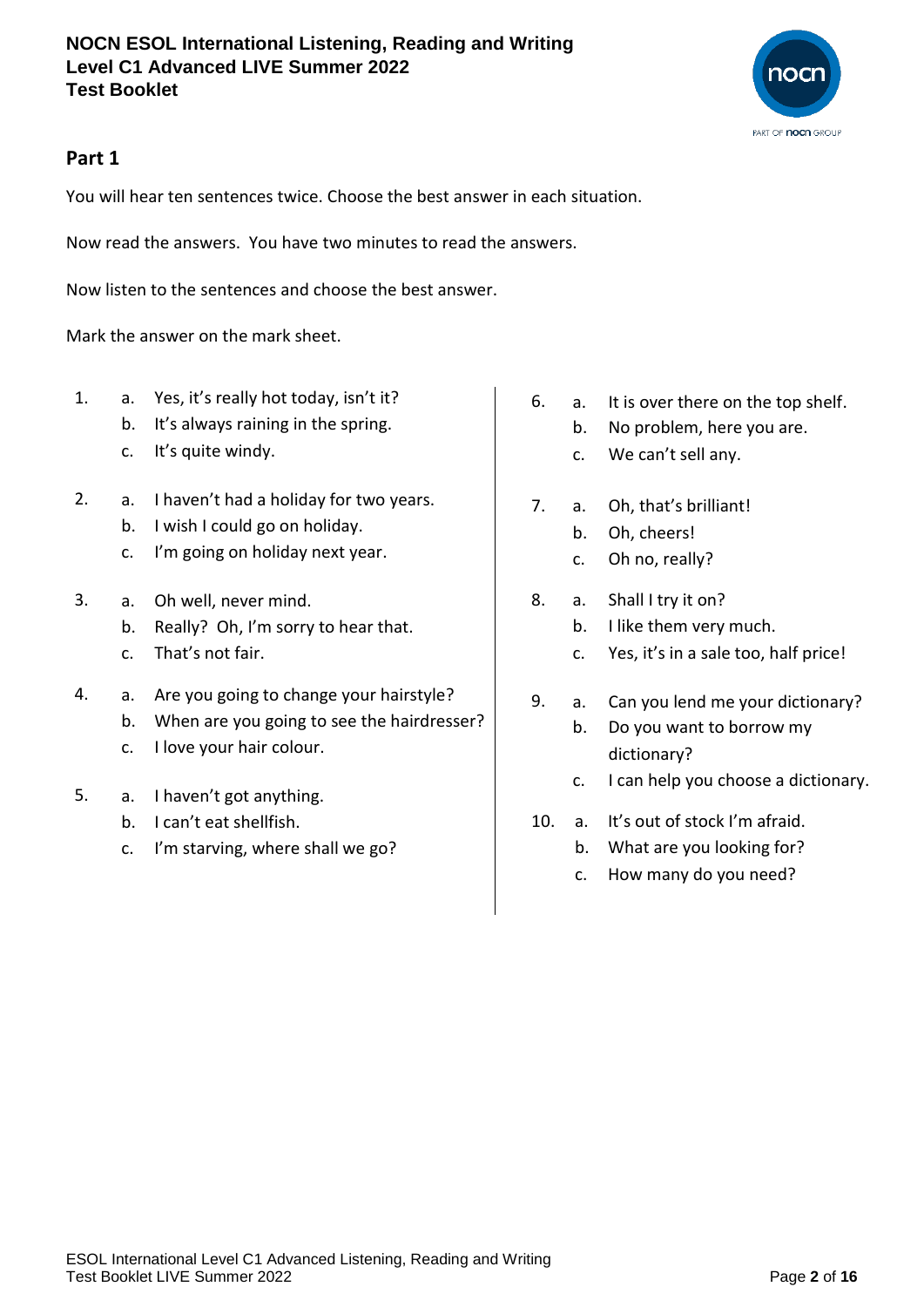## **Part 2**

You will hear two conversations. You will hear them twice.

You have two minutes to read the questions for both conversations.

Now listen to **Conversation 1**.

Record your answers on the mark sheet.

#### 1. **What does the customer need?**

- a. A 3 layer sponge cake.
- b. 13 sugar super-heroes.
- c. A chocolate cake.
- 2. **Which of these super-heroes is not mentioned?** 
	- a. The Hulk.
	- b. Iron Man.
	- c. Ant Man.

#### 3. **How much is the deposit for the cake?**

- a. 130 Euros.
- b. 35 Euros.
- c. 30 Euros.
- 4. **Which of these fillings will be between the vanilla and orange sponge layers?**
	- a. Buttercream.
	- b. Chocolate buttercream.
	- c. Orange buttercream.
- 5. **What type of cake is the customer ordering?**
	- a. Wedding.
	- b. Birthday.
	- c. Vegan.

**Now listen to the conversation again and check your answers.**



Record your answers on the mark sheet.

- 1. **What tattoo does the friend have?**
	- a. A tiger.
	- b. An eagle.
	- c. An owl.
- 2. **Why did the friend change their job?**
	- a. They wanted to meet more people.
	- b. They wanted more responsibility.
	- c. They think swimming is more fun.

#### 3. **What does an owl represent?**

- a. Strength.
- b. Wisdom.
- c. Freedom.

#### 4. **What did the friend offer to give?**

- a. A free tattoo.
- b. Free membership to the gym.
- c. A discount voucher for a tattoo.
- 5. **Where is the friend's tattoo located?**
	- a. On the left arm.
	- b. On the right arm.
	- c. On both arms.

**Now listen to the conversation again and check your answers.**

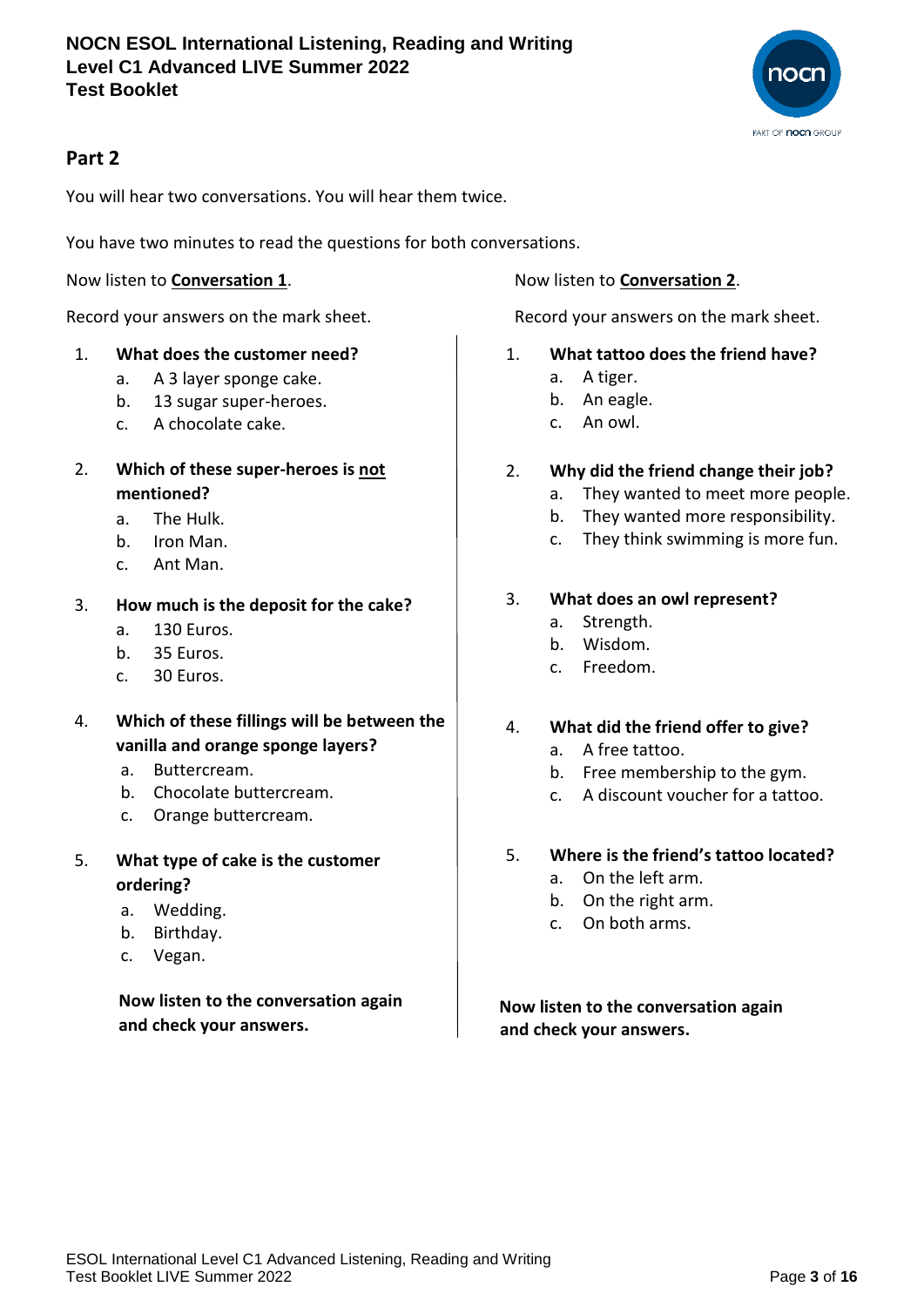

# **Part 3 – Debate and Discussion**

You will hear a debate and discussion. You will hear them twice.

Read the questions and answers on your examination paper for both the debate and discussion.

Now listen to the **Debate.**

Record your answers on the mark sheet.

#### 1. **What is the main point of this debate?**

- a. Teaching social media in schools.
- b. Using social media in education.
- c. Educating children online.

## 2. **Why would schools use YouTube in the classroom?**

- a. For listening to songs.
- b. For checking homework.
- c. For explaining mathematics.
- 3. **What kind of YouTube videos should be used in the classroom?**
	- a. Short, precise and relevant videos.
	- b. Entertaining and fun videos.
	- c. Long, informative, news videos.
- 4. **What is the main issue when using Facebook in the classroom?**
	- a. Not everyone has access to the internet.
	- b. Facebook can be distracting.
	- c. Parents can watch children learning.

#### 5. **What are schools trying to do?**

- a. Ensure all children have access to the internet at home.
- b. Make sure all children have a Facebook account.
- c. Give all children access to a computer at home.

## 6. **Which of these are not 'extra-curricular' activities?**

- a. Homework.
- b. Drama clubs.
- c. Football training.

## **Now listen to the debate again and check your answers.**

Now listen to the **Discussion**.

Record your answers on the mark sheet.

- 1. **What is the main point of the discussion?**
	- a. To describe what to buy on EBay.
	- b. To explain what type of things are collectable.
	- c. To compare different games and gadgets.
- 2. **Which kind of board game is very collectable?**
	- a. An old game with missing pieces.
	- b. A new game with its original box.
	- c. A rare game in a tatty box.
- 3. **Which of these are antiques of the future?**
	- $a<sub>1</sub>$ 1<sup>st</sup> Generation iPod.
	- b. Nintendo BX.
	- c. Dyson's Supersonic hair curler.
- 4. **What is true?**
	- a. The more there is of something, the more valuable it becomes.
	- b. The more valuable something is, the more collectable it becomes.
	- c. The less there is of something, the more valuable it becomes.

#### 5. **Why is some technology collectable?**

- a. Because designs and trends change.
	- b. Because it is expensive to buy.
	- c. Because people always want technology.

**Now listen to the discussion again and check your answers.**

## **End of Examination – Level C1 Advanced**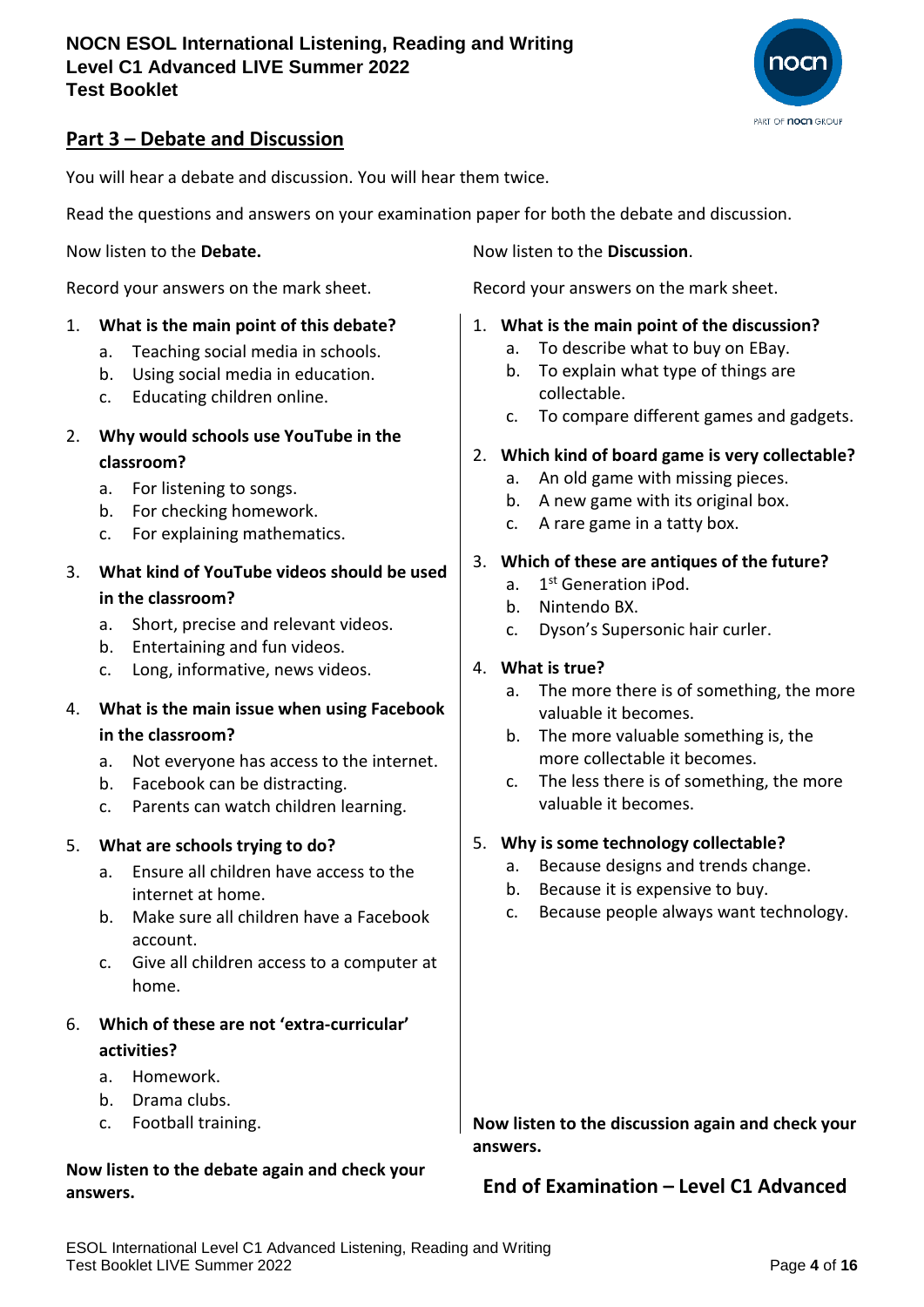

## **ESOL International**

**Reading** 

## **Level C1 Advanced**

**Instructions to learners** 

Check that you have the correct paper.

Please complete the information above.

Use **black** or **blue** ink. Do not use a pencil.

You may NOT use a dictionary.

There are 31 questions in this examination.

You must attempt all the questions.

Record your answers on the mark sheet.

Total marks available: 31

You have **75 minutes** to finish the examination.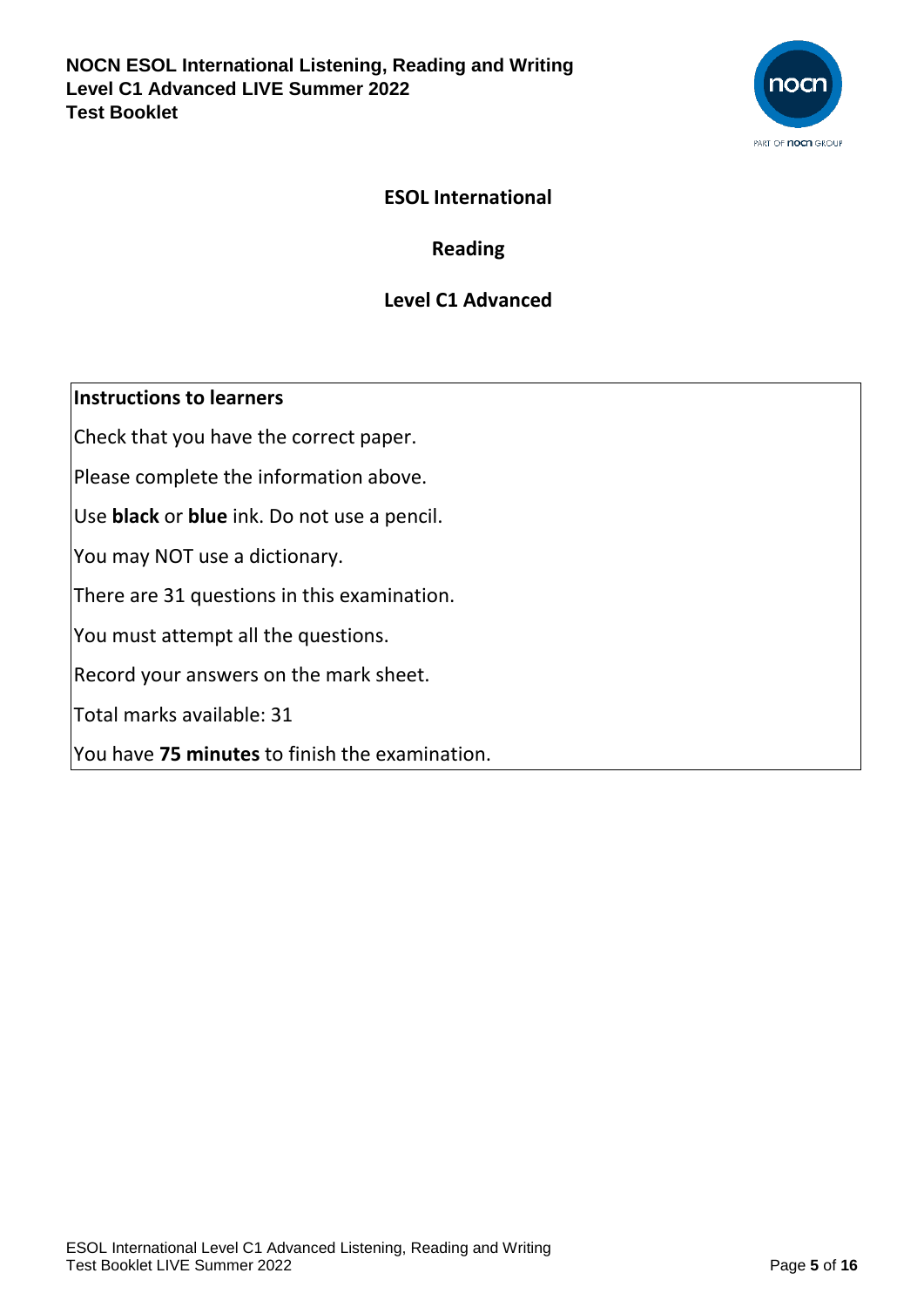

# **Read the text. Answer the questions on your mark sheet.**

# **Unusual Places to Visit in Europe** 1

The Rio Tinto river flows through the city of Huleva in southwest Spain. It's water is red.  $\vert$  3 The area around the river contains a lot of iron and, over the years, the iron has dissolved  $\parallel$  4 into the water turning it red. The river got its name because 'Tinto', in Spanish, means  $\frac{1}{5}$ 'painted'. The water is extremely acidic. You cannot drink it or swim in it; however, it is a  $\Box$  6 beautiful place to photograph. **7** and the set of the set of the set of the set of the set of the set of the set of the set of the set of the set of the set of the set of the set of the set of the set of the set of the set

The smallest town in the world is called Hum, in Croatia. It was first built in the 11th  $\vert$  9 century and has only two streets and 30  $\Box$  Hum is famous for making Mistletoe  $\Box$  10 Schnapps; a brandy drink. The town is incredibly well preserved and very pretty.  $11$ 

Green Lake in Austria is one of the most beautiful lakes to visit, because of its crystal clear,  $\vert$  13 green water, which comes from melted winter snow off the Hochschwab mountains. Each  $\parallel$  14 summer the lake dries up, and every spring it fills up again to a depth of 12 metres.  $15$ 

If you prefer a place with no roads at all, visit the beautiful, photographic, fairy tale  $17$ village of Giethoorn, in the Netherlands. It is built entirely on tiny islands which are linked  $\parallel$  18 by canals and 180 wooden bridges. Villagers travelling around in boats and walk. 19

Mont Saint Michel in France is a fortified town on an island because it used to be a prison  $\vert$  21 in the Reign of Louis XI, however nowadays it is a monastery with a historic musueum,  $\vert$  22 shops and cafes. More than three million tourists visit there every year. It used to be only 23 possible to get there when the sea was out at low tide. Nowadays, you can walk or drive  $\vert$  24 there across a bridge. 25

Holy Trinity Monastery in Kalabaka, Greece, is one of the highest monasteries you will 27 ever visit, and one of the most photographed. It is built high up in the air on a tall rock. It  $\parallel$ is built so high because monks believe the higher they are, the closer to God they are. You  $\vert$ can access the monastery by steps, road or cable-car.  $\vert$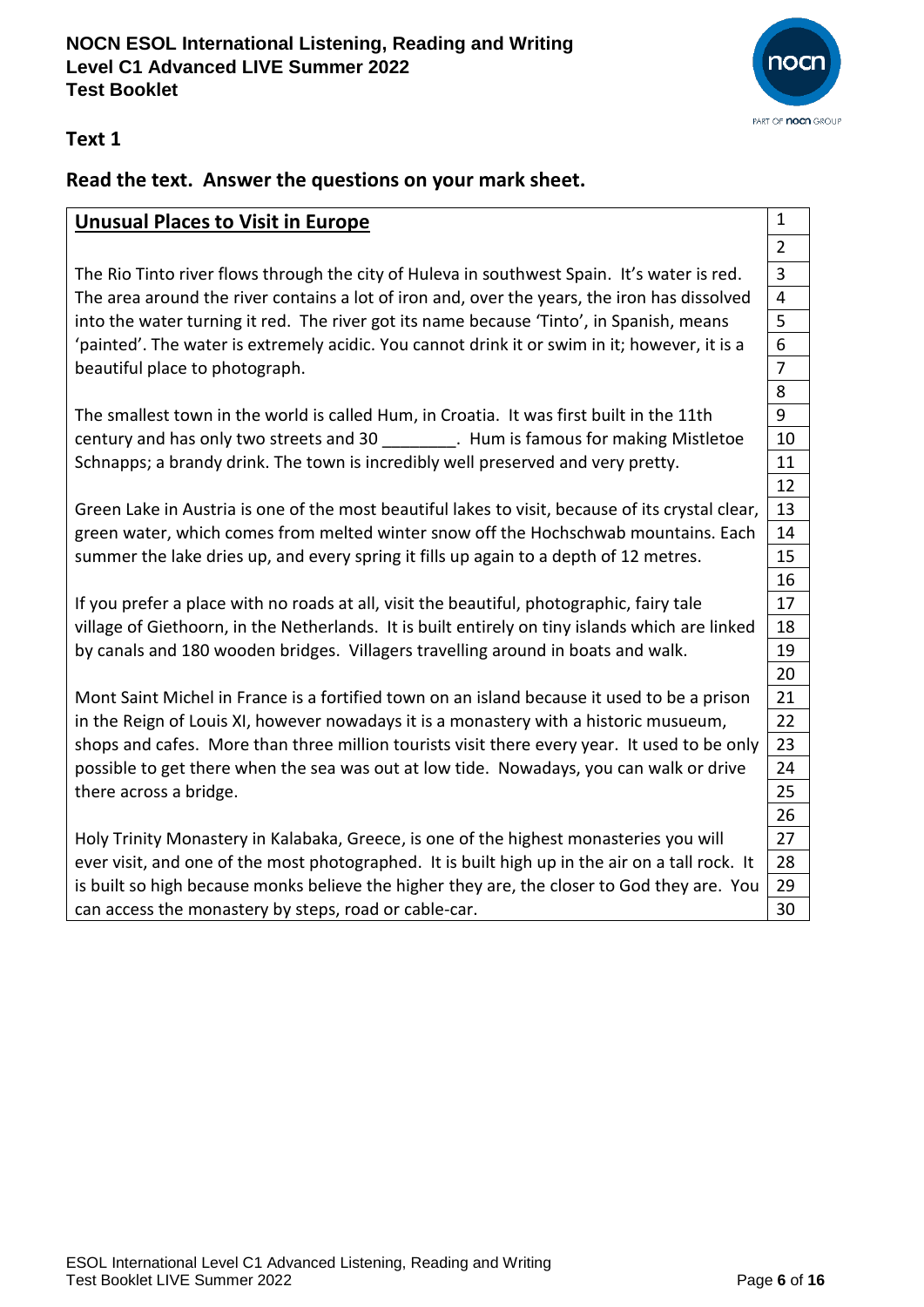

#### 1. **The main purpose of the text is to:**

- a. Persuade you to go on holiday.
- b. Review holiday experiences.
- c. Describe places of interest.

#### 2. **What kind of text is this?**

- a. An informative article.
- b. A news story.
- c. An advertisement.

#### 3. **According to the text, which statement is true?**

- a. You can't drive cars in Hum.
- b. You can only walk across bridges in Giethoorn.
- c. You can only travel to Mont Saint Michel at low tide.

### 4. **According to the text, which word means 'painted' on line 5?**

- a. Tinta.
- b. Tinte.
- c. Tinto.
- 5. **When is there no water in Green Lake?**
	- a. Summer.
	- b. Winter.
	- c. Spring.

#### 6. **What is the meaning of** *'fortified'* **on line 21?**

- a. It means the town has forty walls.
- b. It means the town has strong walls around it.
- c. It means the town has no walls around it.
- 7. **There is a spelling mistake on:**
	- a. Line 10.
	- b. Line 18.
	- c. Line 22.
- 8. **There is a grammar mistake on:**
	- a. Line 4.
	- b. Line 19.
	- c. Line 28.
- 9. **The most suitable word to fill the gap on line 10 is:**
	- a. Residents.
	- b. Humans.
	- c. Persons.

#### 10. **There is a punctuation mistake on:**

- a. Line 5.
- b. Line 3.
- c. Line 6.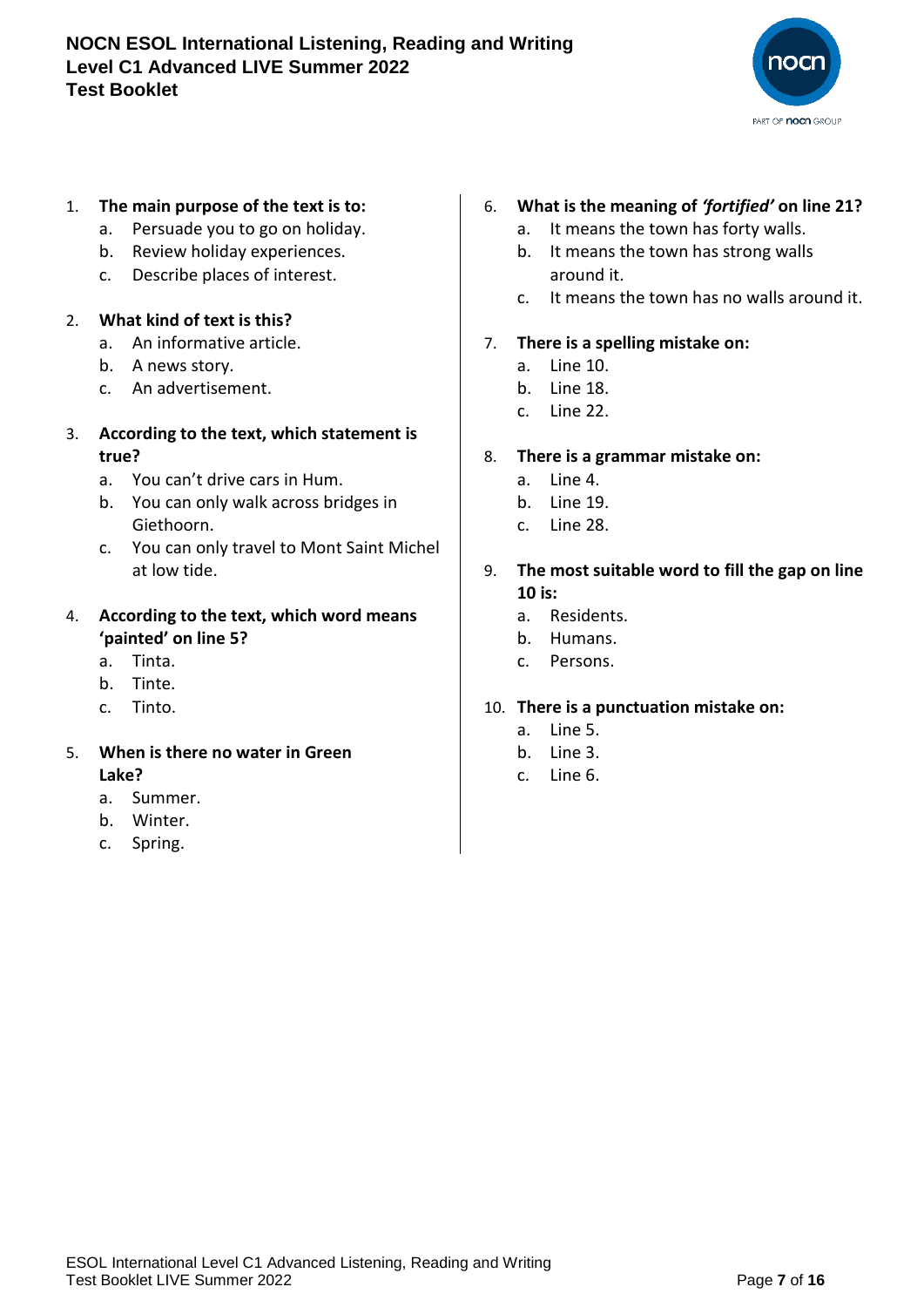

## **Read the text. Answer the questions on your mark sheet.**

### **Famous Rappers** 1

Peter Panagiotis Anastasopoulos was an American-Greek rapper, known as 'MadClip'. In 2020, he was voted the most famous Greek music artist of the year, and his net worth was \$140.3K. Dimitris Giannoulis, known as SNIK, is the most popular Greek online rapper, having more than 200 million views on his YouTube channel, and has made \$120.5K from his online music career. The contract of the contract of the contract of the contract of the contract of the contract of the contract of the contract of the contract of the contract of the contract of the contract of the c

Psy is the second South Korean rapper to appeared at the MTV Europe Music Awards and  $\vert$  9 has amassed \$60 Million from singing. 10 and 10 and 10 and 10 and 10 and 10 and 10 and 10 and 10 and 10 and 10

Will.I.Am, from Los Angeles, started his career with the successful hip hop group 'Black Eyed  $\mid$  12 Peas'. He later became a successful solo artist and British television music host, and is now  $\parallel$  13 worth \$75 million. [14] the state of the state of the state of the state of the state of the state of the state of the state of the state of the state of the state of the state of the state of the state of the state of the

Nicki Minaj is a female Trinidadian-born American rapper, songwriter, model and actress.  $\vert$  16 She has made \$85 million during her career. 17 and 17

Snoop Dogg is an American rapper and actor whose career began in 1992. He has sold over  $\parallel$  19 twenty-three million albums in the United States and thirty-five million albums worldwide, 20 and has made \$150 million. Dr. Dre, who is one of the best hip-hop producers of all time,  $\vert$  21 helped Snoop Dogg start his music career. Dre also co-founded the music audio brand 22 'Beats by Dr. Dre', which developes headphones, earphones and speakers. His current net  $\vert$  23 worth is \$780 million. 24

Jay-Z, from New York, amassed his fortune of \$1.4 billion from investments in record 26 Companies, nightclubs and clothing line's. 27

Kanye West is an American rapper, songwriter, record producer and fashion  $\blacksquare$ . He is 29 the richest rapper in the world and his net worth is \$6.6 billion.  $\vert$  30

Eminem is the most successful, and richest, white hip-hop artist of all time. When he first  $\vert$  32 started rapping in Detroit, he suffered a lot of racial hate as a white rapper. His net worth is  $\vert$  33 currently \$230 million. 34

Aubrey Drake Graham is a Canadian rapper, songwriter, record producer and actor. He is  $\vert$  36 worth \$180 million, and has the most number one songs in the rap charts. He has won a  $\vert$  37 Grammy Award, three Juno Awards and six BET (Black Entertainment TV) Awards. 38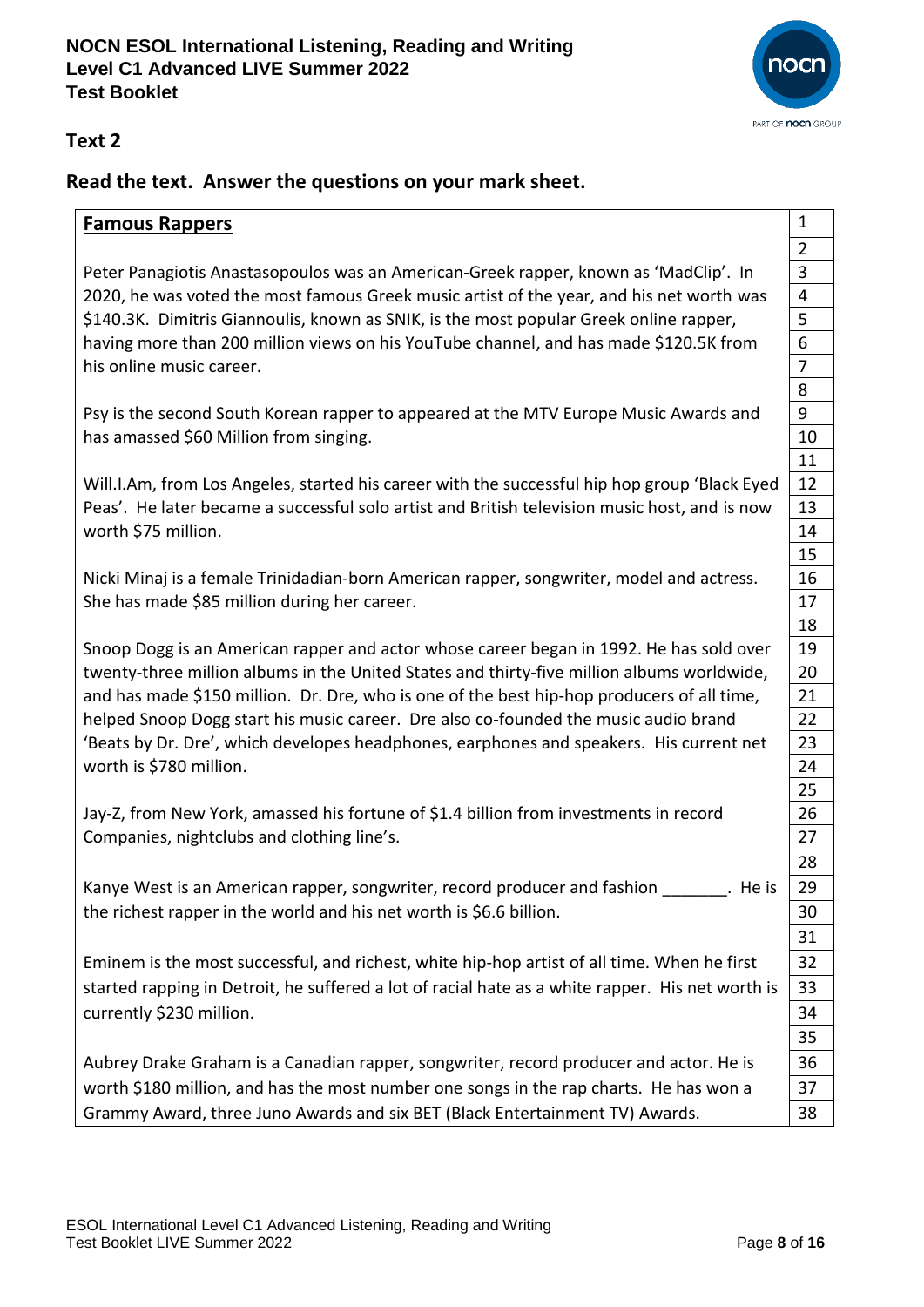

#### 11. **The phrase** *'net worth'* **on line 30 means:**

- a. How much money you have spent.
- b. How much money you have got.
- c. How much money you have lost.
- 12. **According to the text, who has won the most awards?**
	- a. Psy.
	- b. Snoop Dogg.
	- c. Aubrey Drake Graham.
- 13. **According to the text, who is the richest rapper in the world?**
	- a. Eminem.
	- b. Kanye West.
	- c. Jay Z.
- 14. **According to the text, which of these sentences is true?**
	- a. Dr. Dre is a film producer.
	- b. Will.I.am is an actor.
	- c. SNIK is the most popular online rapper in Greece.
- 15. **The best phrase to replace** *'solo artist'* **on line 13 is:**
	- a. A double act.
	- b. A single act.
	- c. A group act.
- 16. **There is a grammatical mistake on:**
- a. Line 9.
- b. Line 21.
- c. Line 33.
- 17. **The best word to complete the sentence on line 29 is:**
- a. Sculptor.
- b. Designer.
- c. Artist.
- 18. **What does '***amassed'* **mean on line 10?**
- a. It means invested money.
- b. It means saved money.
- c. It means earned money.
- 19. **There is a punctuation mistake on:**
- a. Line 27.
- b. Line 32.
- c. Line 38.
- 20. **There is a spelling mistake on:**
- a. Line 13.
- b. Line 23.
- c. Line 33.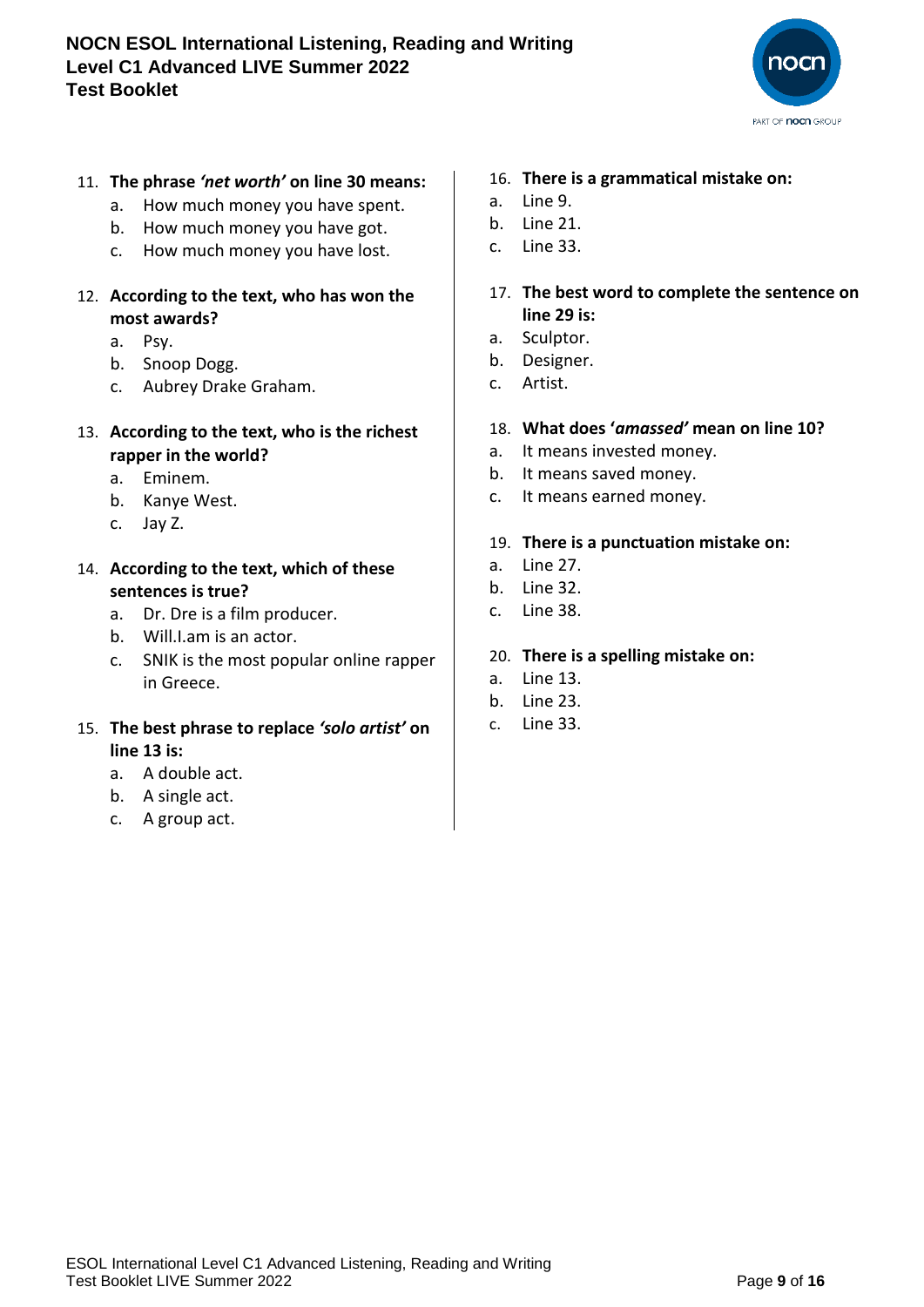

# **Read the text. Answer the questions on your mark sheet.**

## **Becoming a Chef**

Working in a kitchen is fast, exciting and very demanding work. A cook is an entry-level employee who works in a fast food restaurant and follows recipes without deviation. A chef, on the other hand, is a cook who has attended culinary school to learn about food and is trained to work in a high-quality kitchen. It can take up to four years to become a chef, depending on what kind of chef you want to be, and once you graduate from school, you continue learning in kitchens with experienced chefs.

There are many different kinds of chef. A head chef monitors kitchen activities, orders food and trains new employees. They also instruct staff and talk to managers and customers about the menu.

A sous chef is the second-highest ranking person in a kitchen. They work directly with the head chef and communicate constantly with other chefs, making sure they follow instructions and have all the ingredients and tools they need.

The third highest-ranking chef is a saucier. This chef follows the instructions of head chefs and sous chefs and creates sauces, salad dressings, gravy, soups and stews.

There are other chefs that work with specific food, such as the meat chef who is responsible for ordering, storing, preparing and cooking meat. A fish chef decides which fish is the best fish to buy at particular times of the year, and makes all fish recipes. Vegetable chefs cook vegetables with sauces as well as vegetarian soups and egg dishes.

If you enjoy eating desserts, a pastry chef makes all baked desserts. They have a high position within the kitchen and are their own boss.

#### 21. **What kind of text is this?**

- a. A careers leaflet.
- b. A job advertisement.
- c. A news report.

#### 22. **In the text, which statement is true?**

- a. A saucier works alone.
- b. A sous chef works alone.
- c. A pastry chef works alone.

#### 23. **Who is responsible for planning the menu?**

- a. A pastry chef.
- b. A head chef.
- c. A sous chef.

#### 24. **In the text, which statement is false?**

- a. A sous chef trains new chefs.
- b. A chef trains for up to four years in a culinary school.
- c. A cook works in a fast food restaurant.

#### 25. **Who reports directly to the head chef?**

- a. The pastry chef.
- b. The saucier.
- c. The sous chef.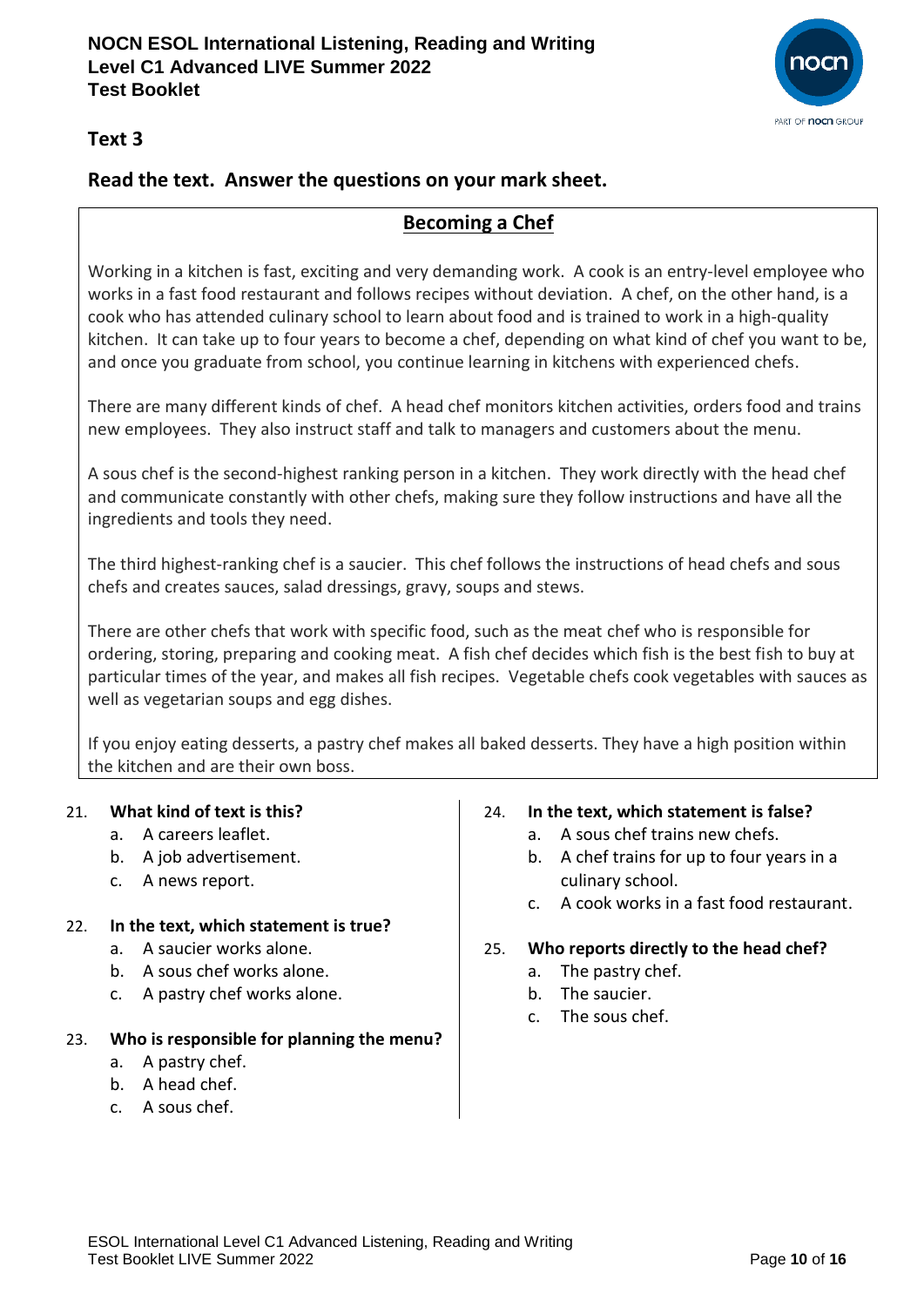

## **Read the text. Answer the questions on your mark sheet.**

## **Century Eggs**

According to legend, Century Eggs have existed for centuries. They are also called 'thousand year eggs' but, they are not a thousand years old; they are a few weeks old. The eggs are soaked in a water solution of lye and salt, which turns the egg whites into a black jelly, and the yellow yolk of the egg becomes dark green.

To make your own Century Eggs, boil one litre of water with 42 grams of lye and 72 grams of salt. Cool the solution. Put your fresh duck or chicken eggs (with shells) into a glass jar and pour over the cooled water solution. Completely submerge the eggs. Seal the jar and keep it in a safe place at 15- 20℃ for two weeks. Do not open the jar. Make sure the eggs stay in the solution and do not float above the water.

After two weeks, pour away the water and remove the eggs. Rinse them in fresh water and dry them with a towel. The shells should still be hard and may have changed colour. Do not eat them.

After drying the eggs, wrap each egg in cling film and seal it in modelling clay. The clay will stop oxygen from reaching the eggs while they cure. Be very careful not to break the eggs. Keep them in a safe place for another two weeks. After the two weeks, carefully remove the clay and cling film, and tap the eggs to peel their  $\qquad \qquad$ .

After four weeks, the eggs may look and smell strange. Be prepared for a completely different taste. They can be eaten on their own but are often served with pickled ginger root. You may, or may not, like them, but at least you can say you have tried Century Eggs!

#### 26. **How long does it take to make a century egg?**

- a. Two weeks.
- b. Four weeks.
- c. Six weeks.

#### 27. **What should you never do?**

- a. Eat the eggs directly from the jar.
- b. Wrap the clay around the eggs in cling film.
- c. Rinse the eggs in fresh water.

#### 28. **What does the cling film and clay do?**

- a. Changes the colour of the eggs.
- b. Stops oxygen from reaching the eggs.
- c. Pickles the eggs.

#### 29. **What does 'submerge' mean?**

- a. Putting something under water.
- b. Floating something on top of water.
- c. Cooking something in water.
- 30. **What is usually served with Century Eggs?**
	- a. Salad.
	- b. Salt.
	- c. Pickled ginger root.
- 31. **Which word has been omitted in the fourth paragraph?** 
	- a. Yolks.
	- b. Shells.
	- c. Clay.

# **End of Examination – Level C1 Advanced**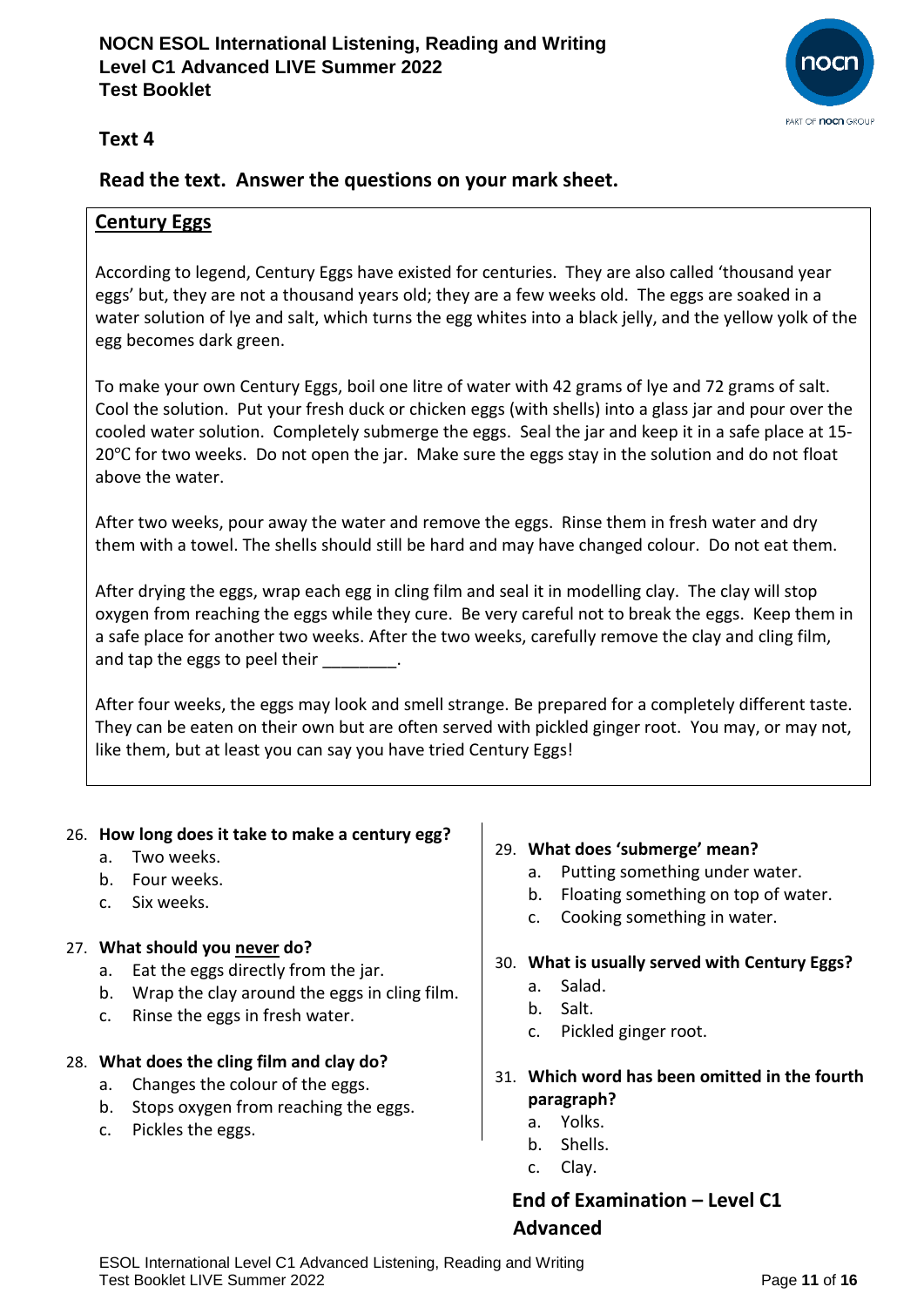

# **THIS PAGE IS INTENTIONALLY LEFT BLANK**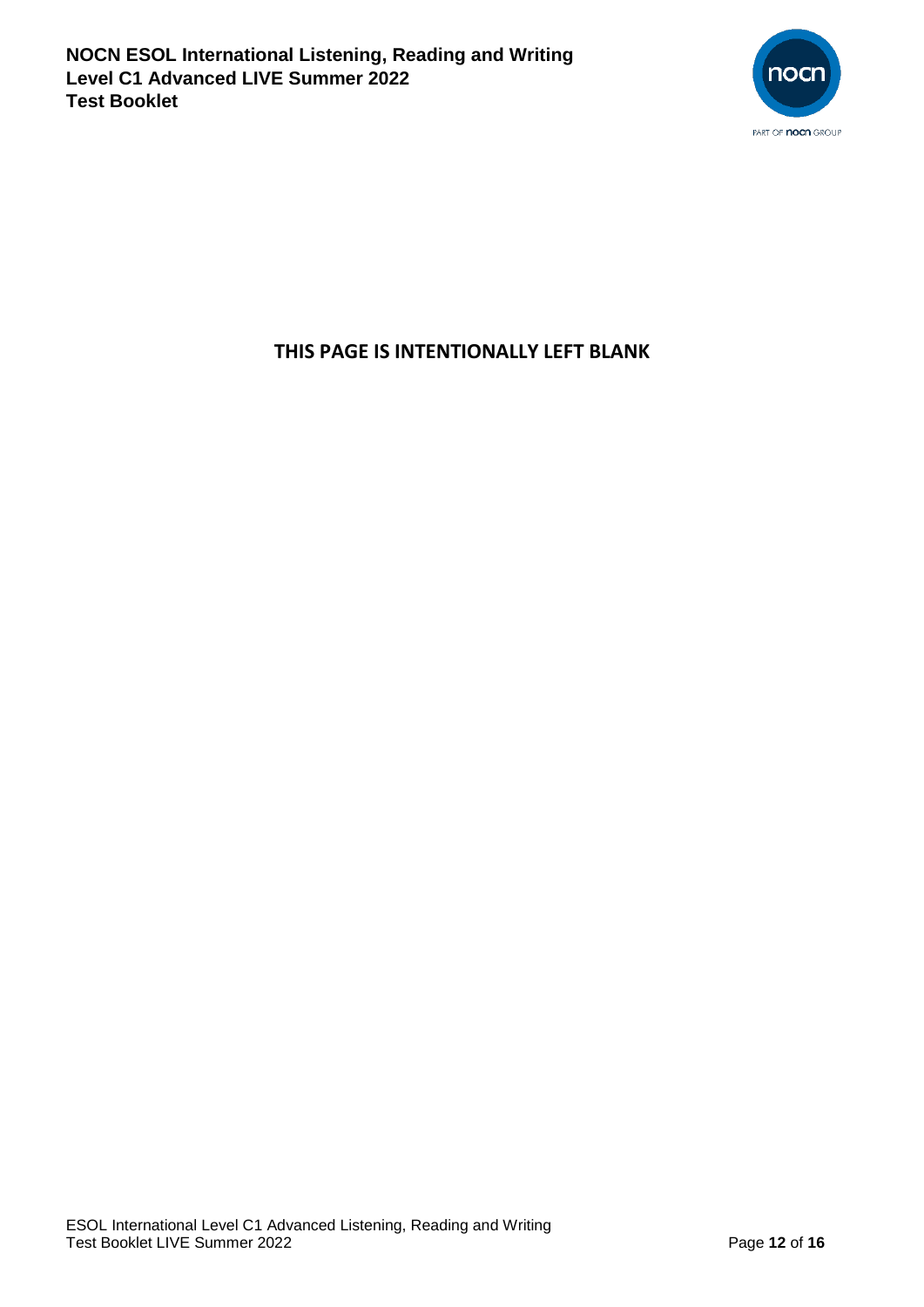

# **ESOL International**

**Writing** 

# **Level C1 Advanced**

| <b>Instructions to learners</b>                                                       |  |
|---------------------------------------------------------------------------------------|--|
| Check that you have the correct paper.                                                |  |
| Please complete the information above.                                                |  |
| You must write a minimum of 150-200 words for Task 1 and 250-300<br>words for Task 2. |  |
| Use black or blue ink. Do not use a pencil.                                           |  |
| You may NOT use a dictionary.                                                         |  |
| There are two tasks. You must attempt both tasks.                                     |  |
| Formal writing Task 1, you must complete either Option 1 OR Option 2.                 |  |
| Informal writing Task 2, you must complete the set task.                              |  |
| Total marks available: 24                                                             |  |
| Allow time to check your work before the end of the examination.                      |  |
| You can ask for more writing paper if required.                                       |  |
| You have 75 minutes to finish the examination.                                        |  |

| <b>NOCN use only</b> |      |
|----------------------|------|
| Question             | Mark |
| 1                    |      |
| $\overline{2}$       |      |
| Total                |      |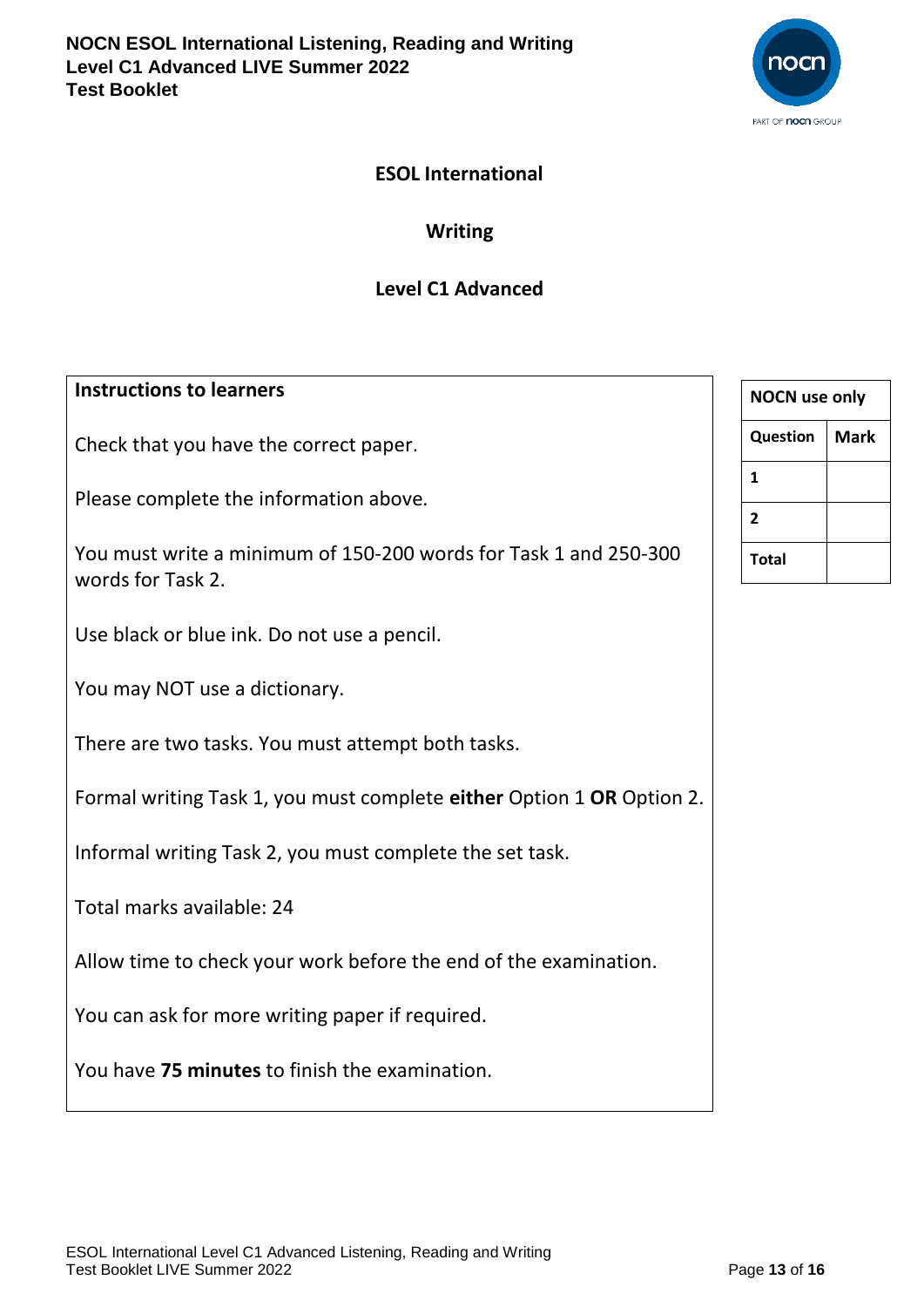

# **Option 1 Formal Writing Task 1** – Allow 35 minutes for this task.

Write a letter to a local college, requesting information about a college course of your choice.

You could write about:

- the course you are interested in, and why
- your current education
- the information you want to know about the course
- how you found out about the course.

#### **OR**

## **Option 2 Formal Writing Task 1** – Allow 35 minutes for this task.

Write a restaurant review about a meal you had recently.

You could write about:

- where you went for the meal / the kind of restaurant you visited
- how helpful the waiters / waitresses were
- any comments about the visit (food, environment, cost etc.)
- any recommendations for visiting the restaurant, and why / why not.

Write 150 - 200 words. (12 Marks)

## **Informal Writing Task 2** – Allow 35 minutes for this task.

Write a thank you email to a friend who organised a surprise birthday party for you at home.

You could write about:

- how you felt when you went home that day and saw the party
- what you thought about the food and the decorations
- what you enjoyed most about the party
- how you feel about your friend.

#### Write 250 - 300 words. (12 Marks)



# End of Examination Level C1 Advanced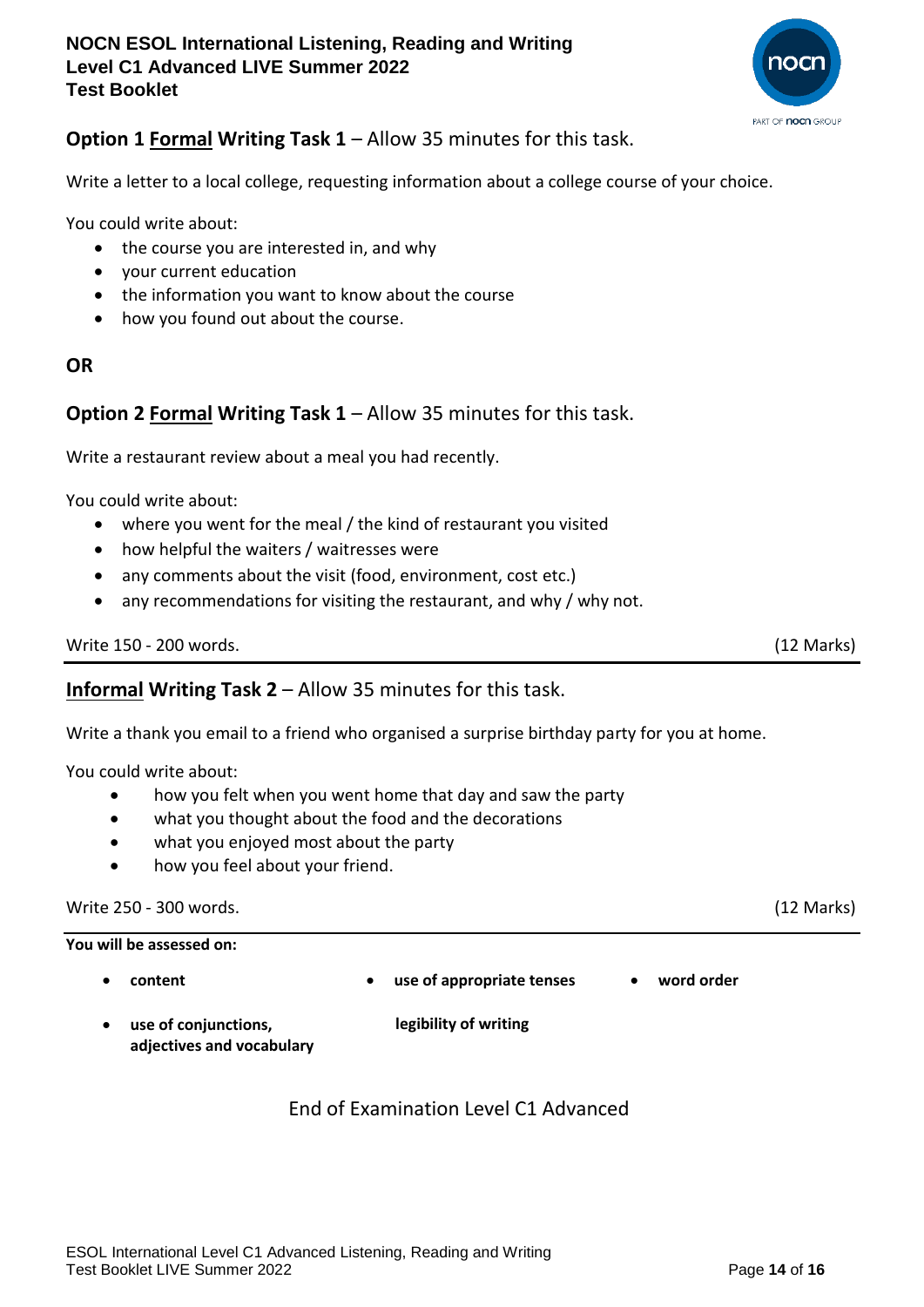

# **THIS PAGE IS INTENTIONALLY LEFT BLANK**